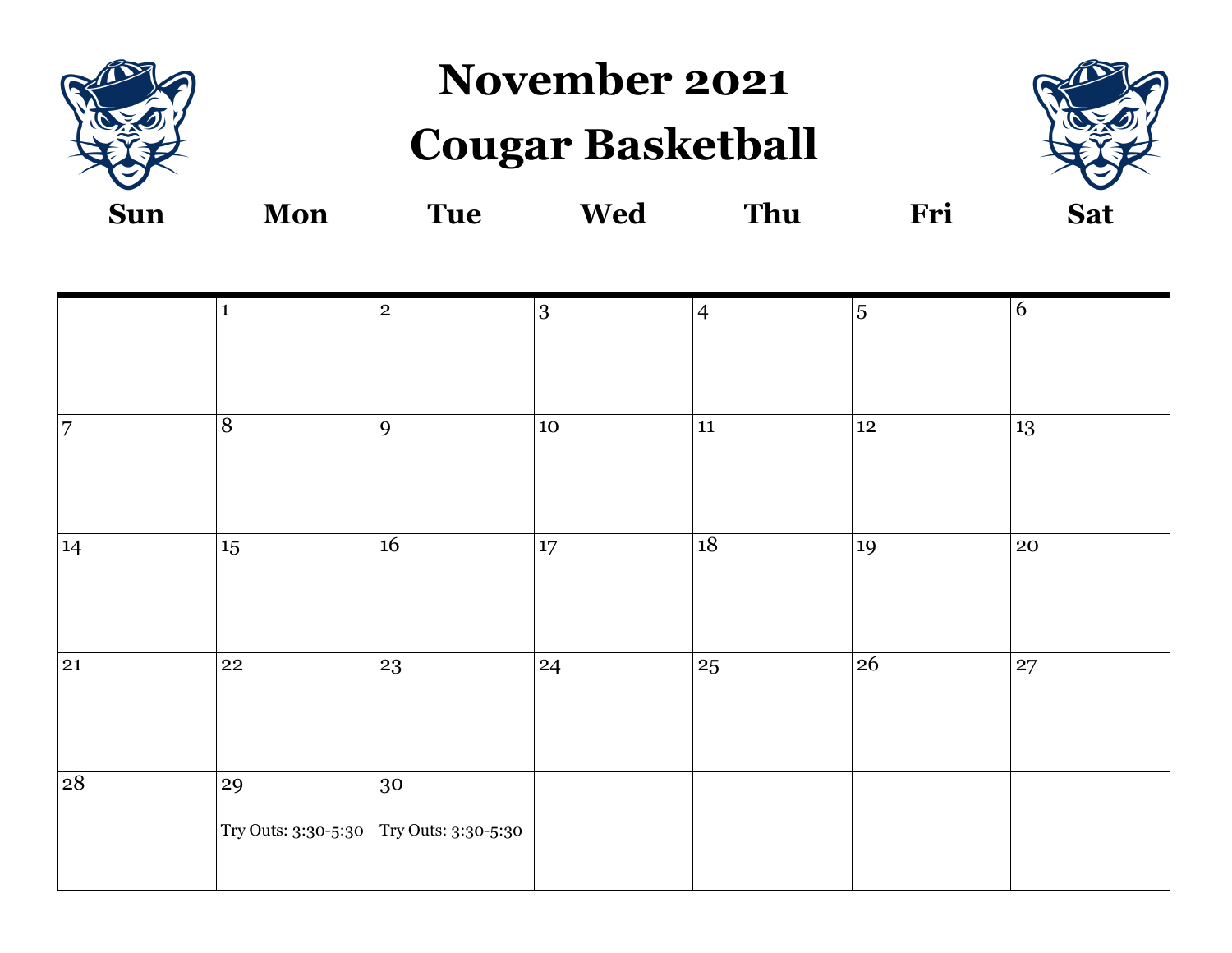

**December 2021**

## **Cougar Basketball**



| <b>Sun</b> | Mon | `ue | <b>Wed</b> | <b>Thu</b> | Fri | <b>Sat</b> |
|------------|-----|-----|------------|------------|-----|------------|
|            |     |     |            |            |     |            |

|        |                    |                    | $\mathbf{1}$        | $\overline{2}$      | 3                  | $\overline{4}$ |
|--------|--------------------|--------------------|---------------------|---------------------|--------------------|----------------|
|        |                    |                    |                     | Practice 3:30-5:30  | Practice 3:30-5:30 | Off            |
|        |                    |                    |                     |                     |                    |                |
| 5      | 6                  | 7                  | $\overline{8}$      | 9                   | 10                 | 11             |
|        | Off                | Practice 3:30-5:30 | Practice 5:30-7:00  | Practice 3:30-5:30  | Off                | Off            |
| $12\,$ | 13                 | 14                 | 15                  | 16                  | 17                 | 18             |
|        | Practice 3:30-5:30 | Practice 5:30-7:00 | Practice 3:30-5:30  | Practice 3:30-5:30  | Off                | Off            |
| 19     | 20                 | 21                 | 22                  | 23                  | 24                 | 25             |
|        | Off                | Off                | Off                 | Off                 | Off                | Off            |
| 26     | 27                 | 28                 | 29                  | 30                  | 31                 |                |
|        | Off                | Off                | Shooting 8:30-10:00 | Shooting 8:30-10:00 | Off                |                |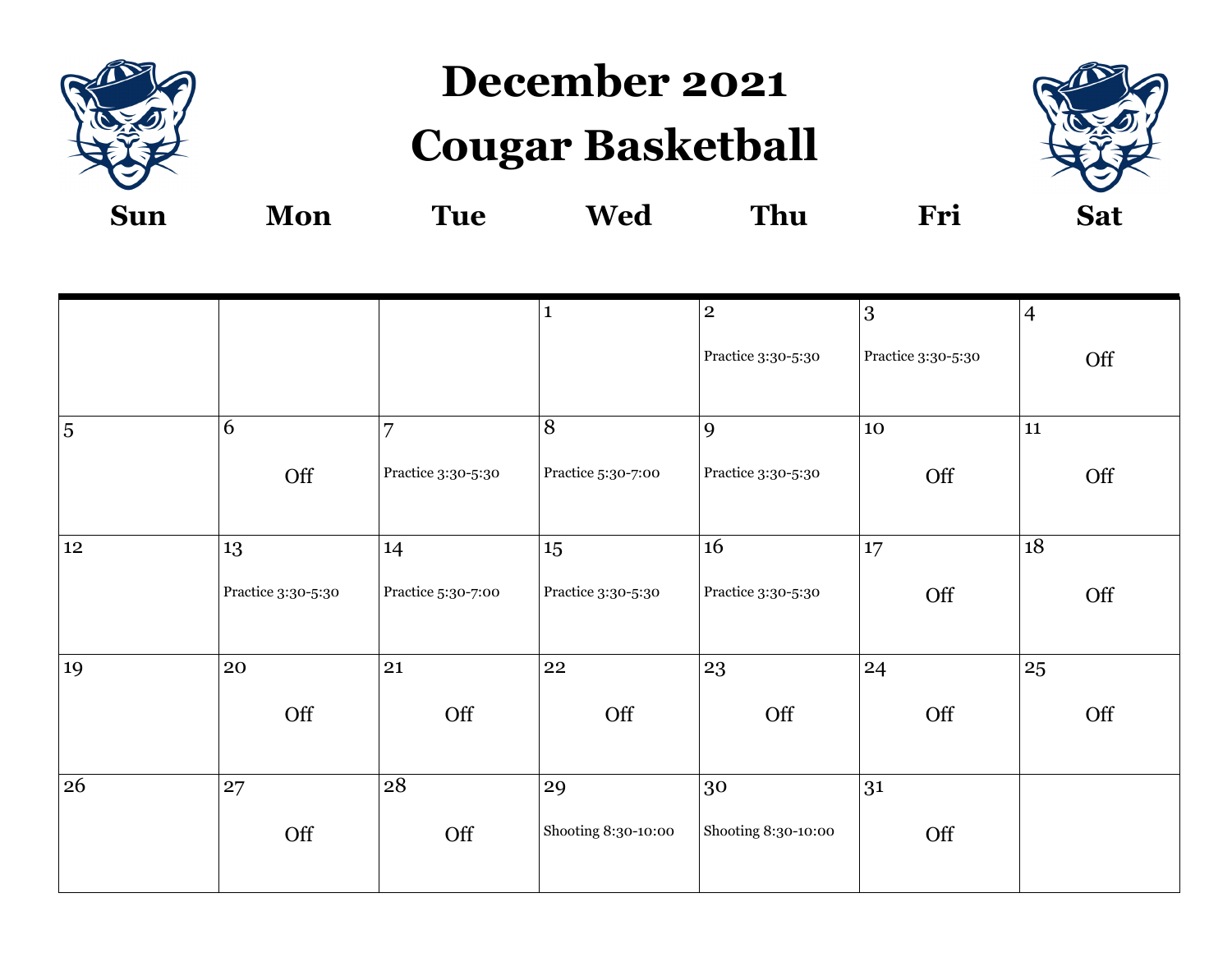

#### **January 2022**

# **Cougar Basketball**



|                |                                |                       |                    |                          |                    | $\mathbf{1}$                                |
|----------------|--------------------------------|-----------------------|--------------------|--------------------------|--------------------|---------------------------------------------|
|                |                                |                       |                    |                          |                    |                                             |
| $\overline{2}$ | 3                              | $\overline{4}$        | 5                  | 6                        | $\overline{7}$     | $\overline{8}$                              |
|                | Off                            | Practice 5:30-7:00    | Practice 3:30-5:30 | $\oslash$ Creekside 5:30 | Off                | Shooting 10:00-11:15<br>Middle School Night |
| 9              | 10                             | 11                    | 12                 | 13                       | 14                 | 15                                          |
|                | Practice 5:30-7:00             | Noblesville West 5:30 | Practice 3:30-5:30 | @ Noblesville East 5:30  | Off                | Off                                         |
| 16             | 17                             | 18                    | 19                 | 20                       | 21                 | 22                                          |
|                | Practice 8:45-10:00            | $@$ Fishers 5:30      | Practice 3:30-5:30 | Pendleton Heights 5:30   | Practice 3:30-5:30 | Off                                         |
| 23             | 24                             | 25                    | 26                 | 27                       | 28                 | 29                                          |
|                | Practice 5:30-7:00             | Brownsburg East 6:15  | Practice 3:30-5:30 | Off                      | Off                | Shooting 10:00-11:15                        |
| 30             | 31                             |                       |                    |                          |                    |                                             |
|                | $\oslash$ Brownsburg West 6:45 |                       |                    |                          |                    |                                             |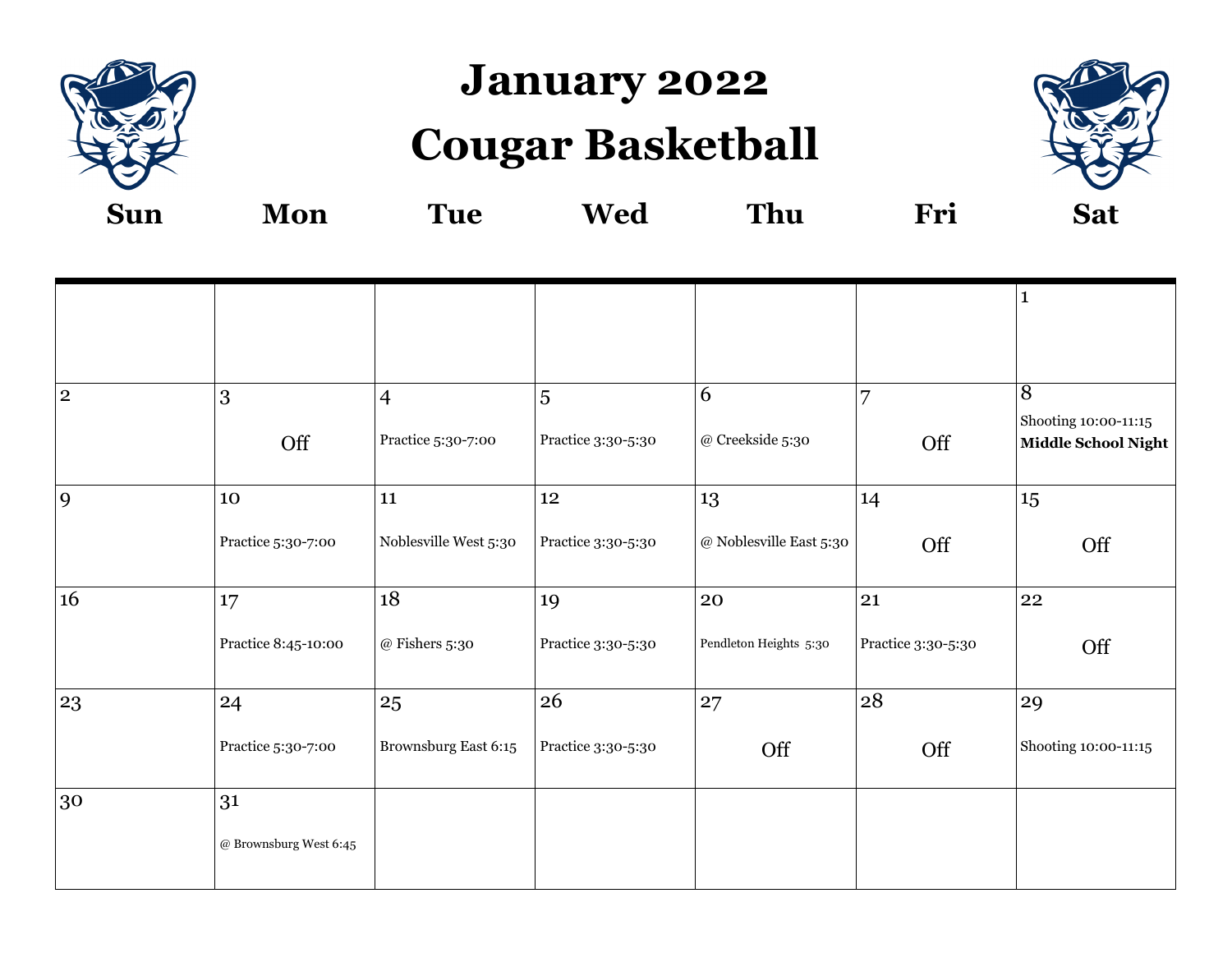

# **February 2022 Cougar Basketball**



|    |                      | $\mathbf{1}$      | $\mathbf{2}$           | 3                   | $\overline{4}$     | $\overline{5}$       |
|----|----------------------|-------------------|------------------------|---------------------|--------------------|----------------------|
|    |                      | HSE 5:30          | Practice 5:30-7:00     | Riverside 5:30      | Off                | Shooting 10:00-11:15 |
| 6  | $\overline{7}$       | 8                 | 9                      | 10                  | ${\bf 11}$         | $12\phantom{.0}$     |
|    | Practice 3:30-5:30   | Zionsville W 5:30 | Practice 3:30-5:30     | @ Westfield 5:30    | Practice 3:30-5:30 | Shooting 10:00-11:15 |
| 13 | 14                   | 15                | 16                     | 17                  | 18                 | 19                   |
|    | Practice 3:30-5:30   | @ Clay 5:30       | Zionsville Middle 5:30 | $@$ Fall Creek 5:30 | Practice 3:30-5:30 | Shooting 10:00-11:15 |
| 20 | 21                   | 22                | 23                     | 24                  | 25                 | 26                   |
|    | Shooting 10:00-11:15 | $@$ Belzer 5:30   | Practice 3:30-5:30     | Practice 3:30-5:30  | Practice 3:30-5:30 | Shooting 10:00-11:15 |
| 27 | 28                   |                   |                        |                     |                    |                      |
|    | Practice 3:30-5:30   |                   |                        |                     |                    |                      |